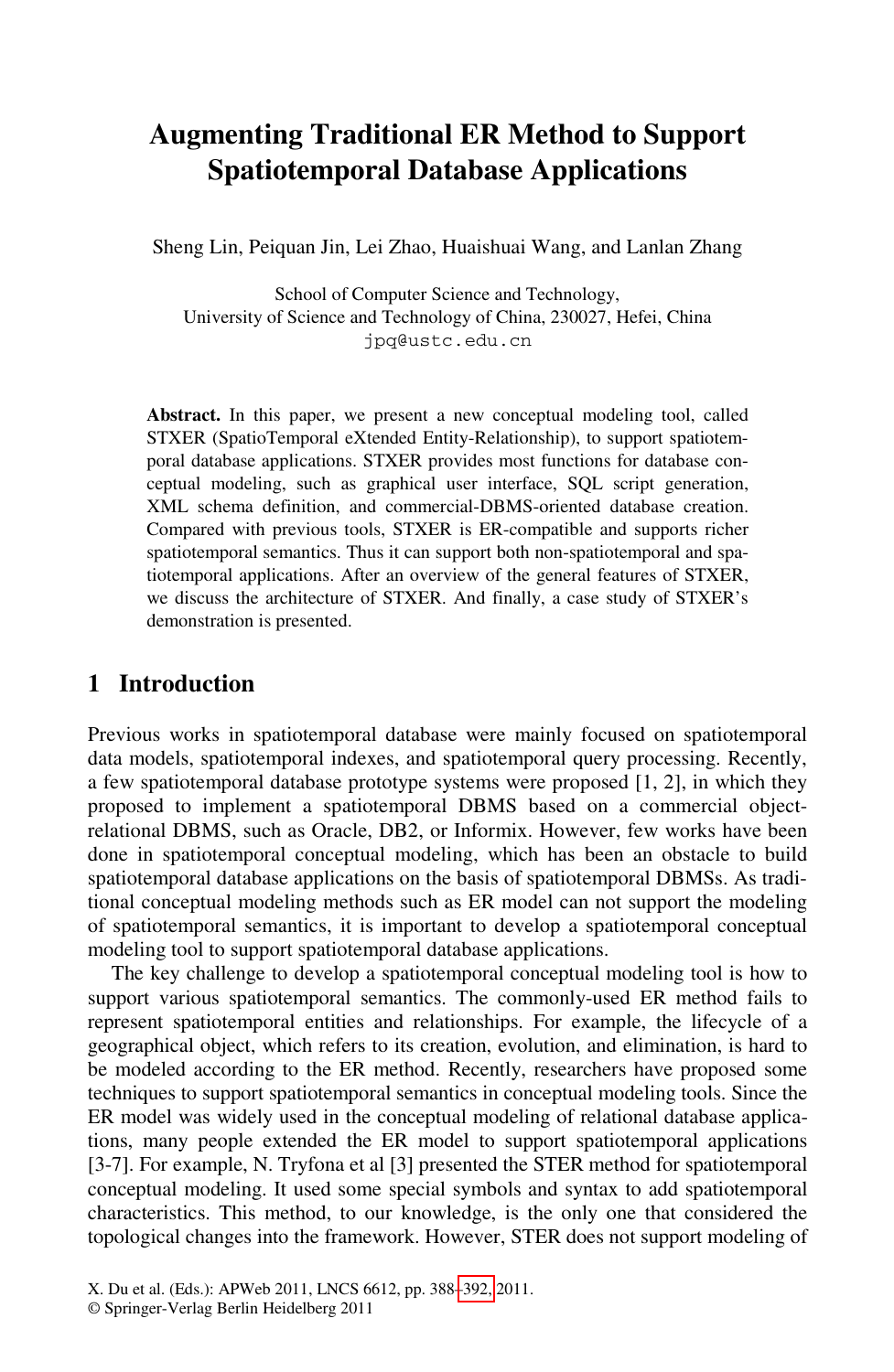objects' lifecycle. Besides, STER is very abstractive and no CASE tools have been implemented. The MADS tool [4] is much like the ER model, but it is not ERcompatible and does support rich spatiotemporal characteristics, e.g., the topological change is not supported. The DISTIL tool [5, 6] is ER-compatible but does support lifecycle and topological change.

In this paper, we present a conceptual modeling tool for spatiotemporal database applications, called STXER. The motivation of STXER is to design an effective tool for spatiotemporal applications so that they can create spatiotemporal database schemas in a traditional way used in relational database setting. A preliminary assumption of STEXR is that the fundamental spatiotemporal DBMS is built on a commercial object-relational DBMS such as Oracle and Informix. This assumption is reasonable and practical, as the abstract-type-based approach to implementing a practical spatiotemporal DBMS has been widely studied and promoted since it is proposed by R. H. Güting et al. in 2000 [7]. For example, spatiotemporal extensions on Oracle were proposed by different researchers in recent years [1, 2]. Compared with previous spatiotemporal conceptual modeling methods, STXER has the following unique features:

(1) It is ER-compatible and offers a graphical user interface similar to traditional ER modeling tools, thus it is easy for users to develop spatiotemporal or nonspatiotemporal conceptual models.

(2) It supports richer spatiotemporal semantics than previous methods, so it can support diverse spatiotemporal database applications.

#### **2 Features of STXER**

STXER supports four types of spatiotemporal changes, which are described as follows:

(1) **TYPE 1** (*spatial processes*): the spatial attributes of an object change with time, such as spread of fire, flowing of flood, moving of a car, or boundary changes of a land.

(2) **TYPE 2** (*thematic processes*): the thematic attributes of an object change with time, such as changes of soil type and ownership change of a land.

(4) **TYPE 3** (*lifecycle*): changes that result in creation of new objects or deletion of existing objects, such as split of a land or mergence of several lands.

(6) **TYPE 4** (*topological changes*): changes of the topo-logical relationships of two related objects. For example, the topological relationship between a moving car and a road will change with time.

STXER extends traditional ER model in three aspects. First, it adds spatiotemporal types in the type system, so users can use those types to represent spatial or thematic processes (**TYPE** 1 and 2). Second, it adds a new attribute called *LC* to represent the lifecycle of a spatiotemporal object (**TYPE** 3). Third, it introduces a new type of relationship into the ER model, called *transformation*, to represent the topological changes (**TYPE** 4).

STXER contains three components (as shown in Fig.1):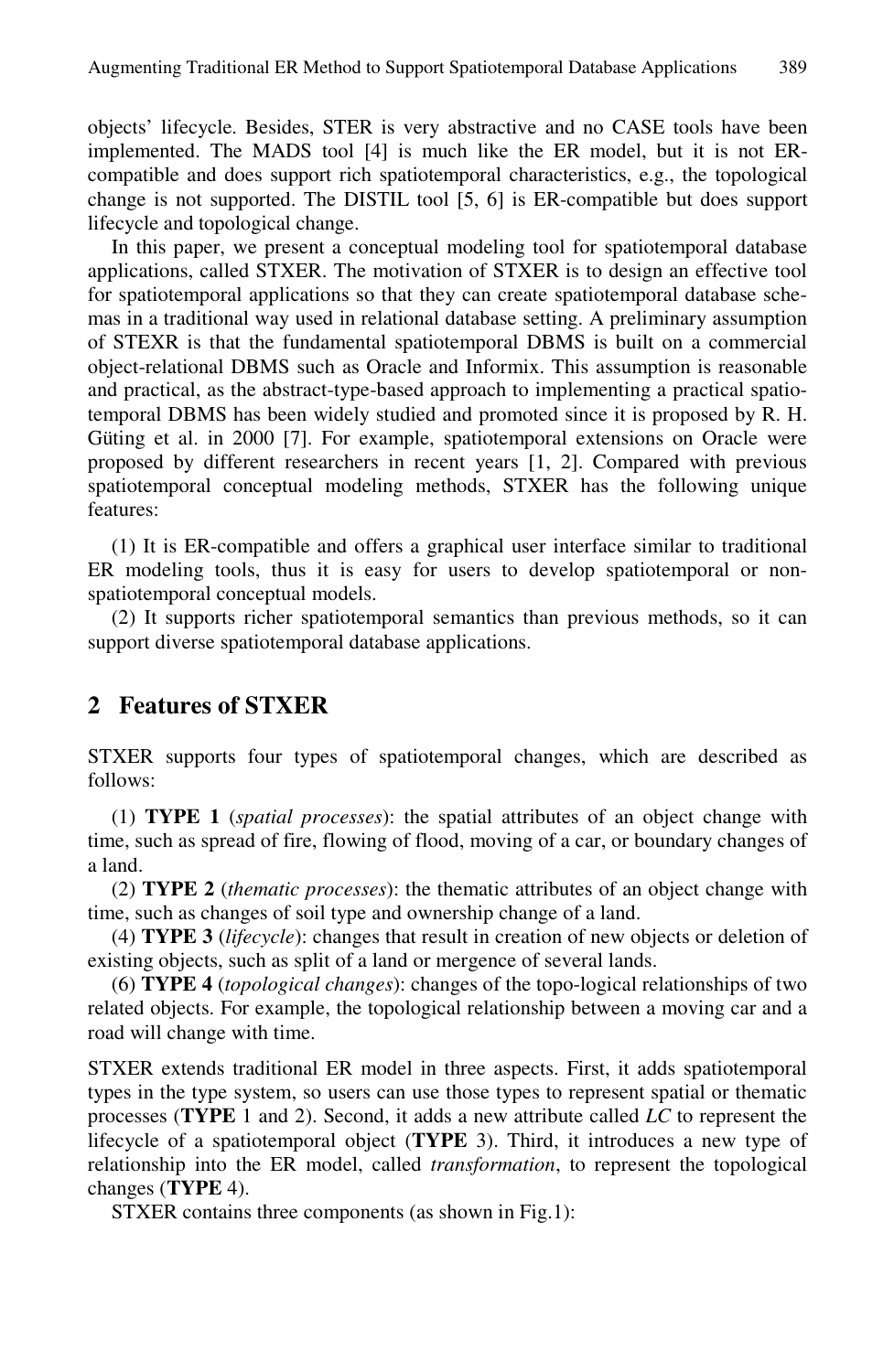(1) *Graphical User Interface*: This module provides a graphical user interface for users to define an STXER diagram. Fig.2 shows a snapshot of the user interface, which consists of a menu, a toolbox, a model tree view, and a diagram area. We also develop an effective algorithm to arrange the graphical elements in the diagram area.

The most difficult work in the graphical user interface is to adjust the connected lines between entities according to users' operations such as drag and drop of an entity, sizing an entity, or moving a line. We develop a partition-based algorithm in STXER to adjust the layout of lines when the graphical elements of the model are modified. According to this algorithm, the area related with two connected entities is divided into six sub-areas, namely a vertical sub-area, a horizontal sub-area, a southwestern sub-area (SW), a north-eastern sub-area (NE), a west-northern sub-area (NW), and a south-eastern sub-area (SE). The vertical and horizontal sub-areas always contain only straight lines, while the SW, NE, NW, and SE sub-areas always contain only polylines with one right angle.



**Fig. 1.** Architecture of STXER



**Fig. 2.** The graphical user interface of STXER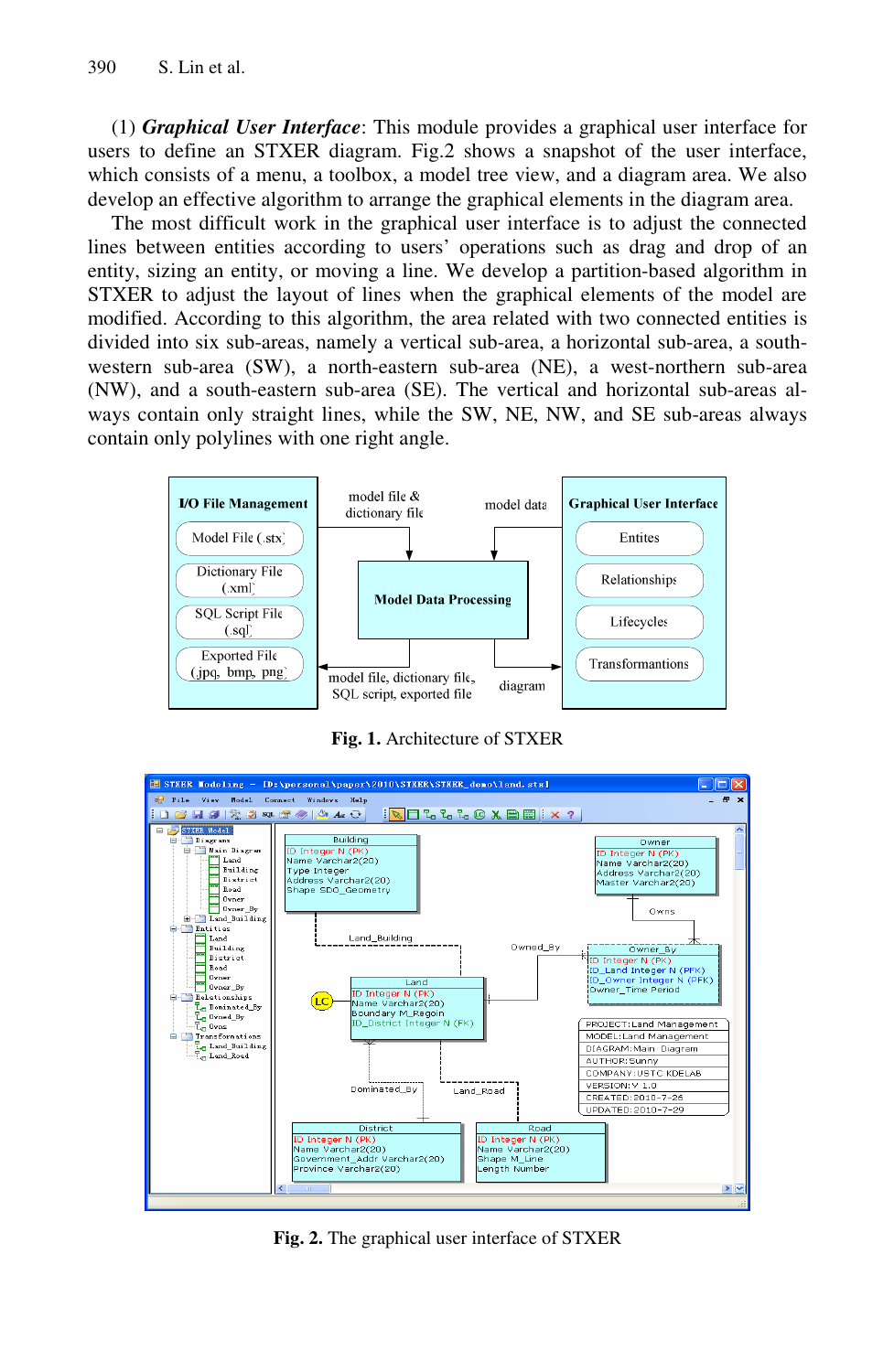(2) *Model Data Processing*: In this module, we check the STXER model, and then the legal model can be further processed to generate SQL script or export metadata. During the checking process, we focus on three types of collisions, namely entity collision, relationship collision, and attribute collision.

(3) *I/O File Management*: In this module, we define the input and output format of the STXER model. The STXER model is finally saved as a .*stx* file, and the diagrams can be exported as .*jpg*, .*bmp*, or .*png* files. The metadata of an STXER model is maintained in a XML file. The XML file maintains information about the entities, relationships, transformations as well other elements of an STXER model. The XML file can be further used to generate a SQL script defining a physical database schema. Currently, STXER only allows users to generate the SQL script for Oracle 10g.

## **3 Demonstration**

STXER is implemented in C# language under Windows XP Professional and follow the object-oriented programming standard. Our demonstration will use STXER to create a spatiotemporal conceptual model for a land-use application and then build a spatiotemporal database in Oracle 10g. We will show how to quickly create an STXER diagram using our tool and represent different types of spatiotemporal semantics. In the demonstration, we will first present an overview of STXER and briefly discuss the modeling process of STXER. Then we will choose Oracle 10g as the destination DBMS and connect to the Oracle database server. After that, we will use STXER to create spatiotemporal entities, relationships, lifecycles, and transformations to define an STXER model for a land-use application. We will also show how to check the STXER model and export XML schema and SQL scripts.

## **Acknowledgements**

This work is supported by the National High Technology Research and Development Program ("863" Program) of China (No. 2009AA12Z204), the National Science Foundation of China (no. 60776801), the Open Projects Program of National Laboratory of Pattern Recognition (20090029), the Key Laboratory of Advanced Information Science and Network Technology of Beijing (xdxx1005), and the USTC Youth Innovation Foundation.

## **References**

- 1. Jin, P., Sun, P.: OSTM: a Spatiotemporal Extension to Oracle. In: Proc. Of NCM 2008, pp. 575–580. IEEE CS Press, Los Alamitos (2008)
- 2. Pelekis, N., Theodoridis, Y.: An Oracle Data Cartridge for Moving Objects, Technical Report, UNIPI-ISL-TR-2007-04, Dept. of Informatics, Univ. of Piraeus (2007)
- 3. Tryfona, N., Price, R., Jensen, C.: Conceptual Models for Spatio-temporal Applications. In: Sellis, T.K., Koubarakis, M., Frank, A., Grumbach, S., Güting, R.H., Jensen, C., Lorentzos, N.A., Manolopoulos, Y., Nardelli, E., Pernici, B., Theodoulidis, B., Tryfona, N., Schek, H.- J., Scholl, M.O. (eds.) Spatio-Temporal Databases. LNCS, vol. 2520, pp. 79–116. Springer, Heidelberg (2003)